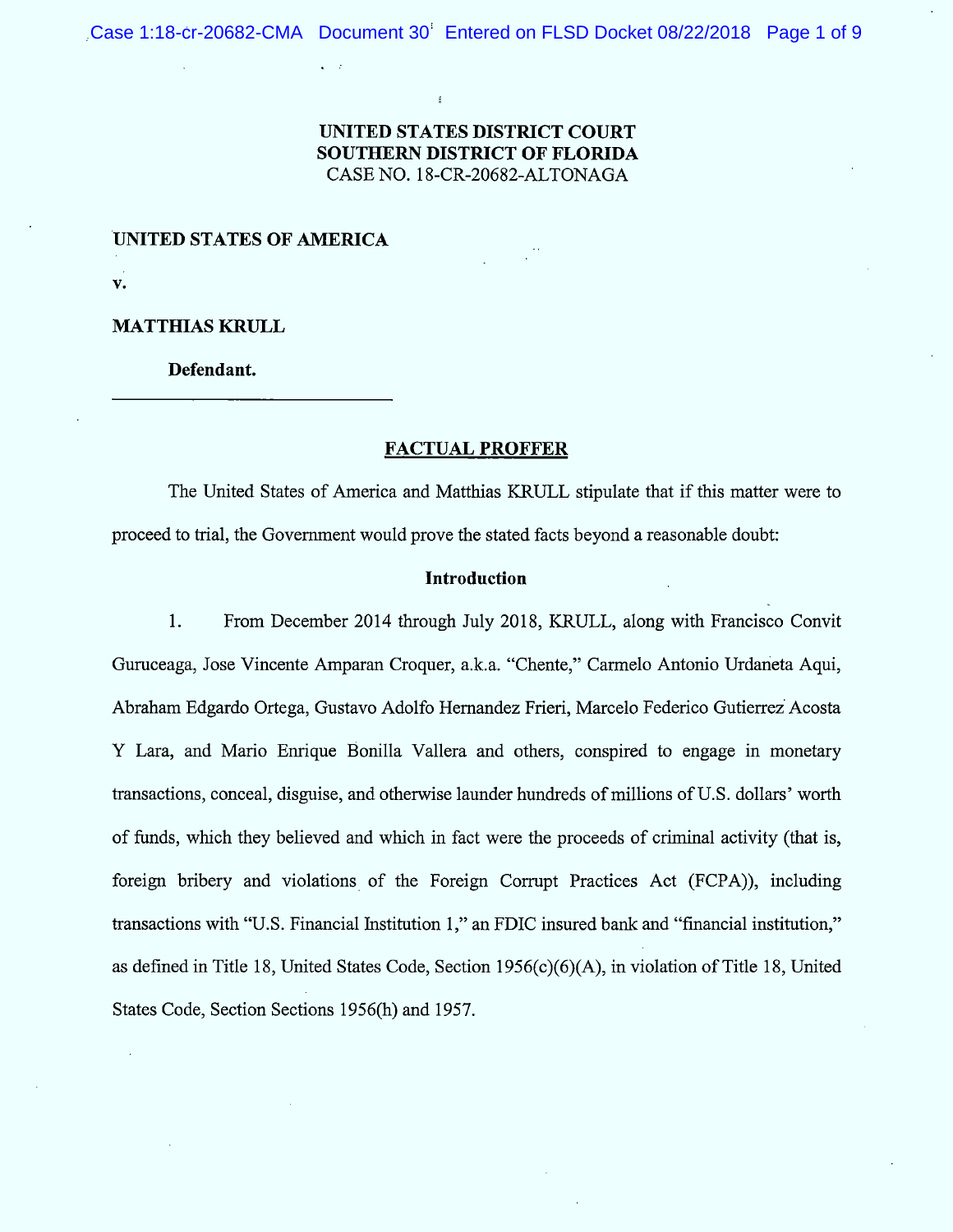$2.$ In addition, KRULL and others traveled in and used facilities of interstate and foreign commerce to manage and promote both their money laundering activities and violations of the Bank Secrecy Act, Title 31, United States Code, Section 5322.

## Background: Corrupt Currency Exchange Schemes

 $3.$ At all relevant times, Venezuela had a foreign-currency exchange system under which the government will exchange local currency (Bolivars) at a fixed rate for U.S. Dollars. The fixed exchange rate has been well below the true economic rate by a substantial factor for several years.

4. For example, in 2014, an individual could exchange 10 million U.S. Dollars for 600 million Bolivars at the true economic rate. Then, if that individual had access to the government fixed rate, he could convert that same 600 million Bolivars into 100 million U.S. Dollars. Essentially, in two transactions, that person could buy 100 million U.S. Dollars for 10 million U.S. Dollars.

5. The difference between the fixed rate and the true economic rate creates opportunity for fraud and abuse, where Venezuelan officials engage in these foreign currency exchange schemes in retum for bribes and kickbacks.

6. These corrupt foreign currency exchange schemes occur in significant amount within Venezuelan state-owned oil company, Petróleos de Venezuela, S.A. (PDVSA). PDVSA is Venezuela's primary source of income and foreign currency (namely, U.S. Dollars and Euros), and serves as the source of foreign currency used to fund corrupt foreign exchange embezzlement schemes.

 $\overline{2}$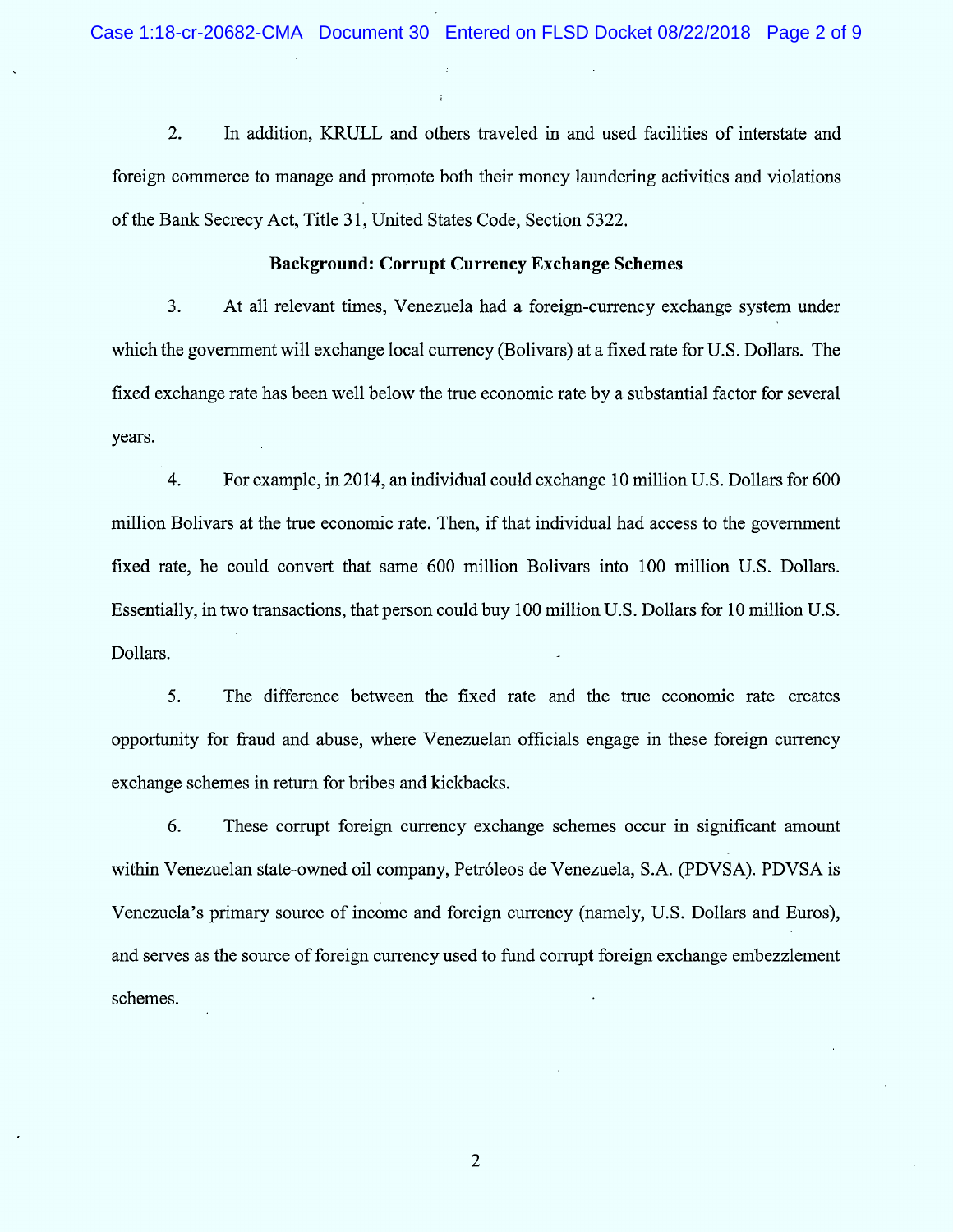$7.$ In this case, as set forth in inore detail below, KRULL and others conspired to launder and engage in monetary transactions with the proceeds of a corrupt currency exchange scheme with PDVSA.

#### Background: False-Investment Money Laundering

8. KRULL and other members of the conspiracy are sophisticated operators with respect to the international banking system and are aware of banks' general due diligence and anti-1. money laundering practices, including know-your-customer (KYC) requirements.

9. Importantly, for one party to wire funds to a third party, there must be some legitimate business justification provided to the bank; for instance, a payment for the purchase of real estate or equipment. Moreover, a bank will ask for documents supporting the justification, which—depending on the transaction—can be difficult to manufacture; for instance, a bank may be able to verify whether a supposed real estate transaction took place. This verification poses a problem for money laundering transactions in which large sums of criminal proceeds must be moved around the financial system from one person to another as bribes, kickbacks, transfers, or exorbitant expenditures, for instance.

10. Accordingly, false investments in fake seturities are convenient justifications in that they are more difficult for a bank to investigate and verify. By way of example, one party might wire 30 million U.S. Dollars to a third party with the justification that the amount is a loan to the third party, supported by a 30 million U.S. Dollar promissory note due at some point in the future, which neither party actually intends to honor. For the bank, ascertaining the true intent of the parties and the fraudulent nature of the investment is difficult.

 $\mathfrak{Z}$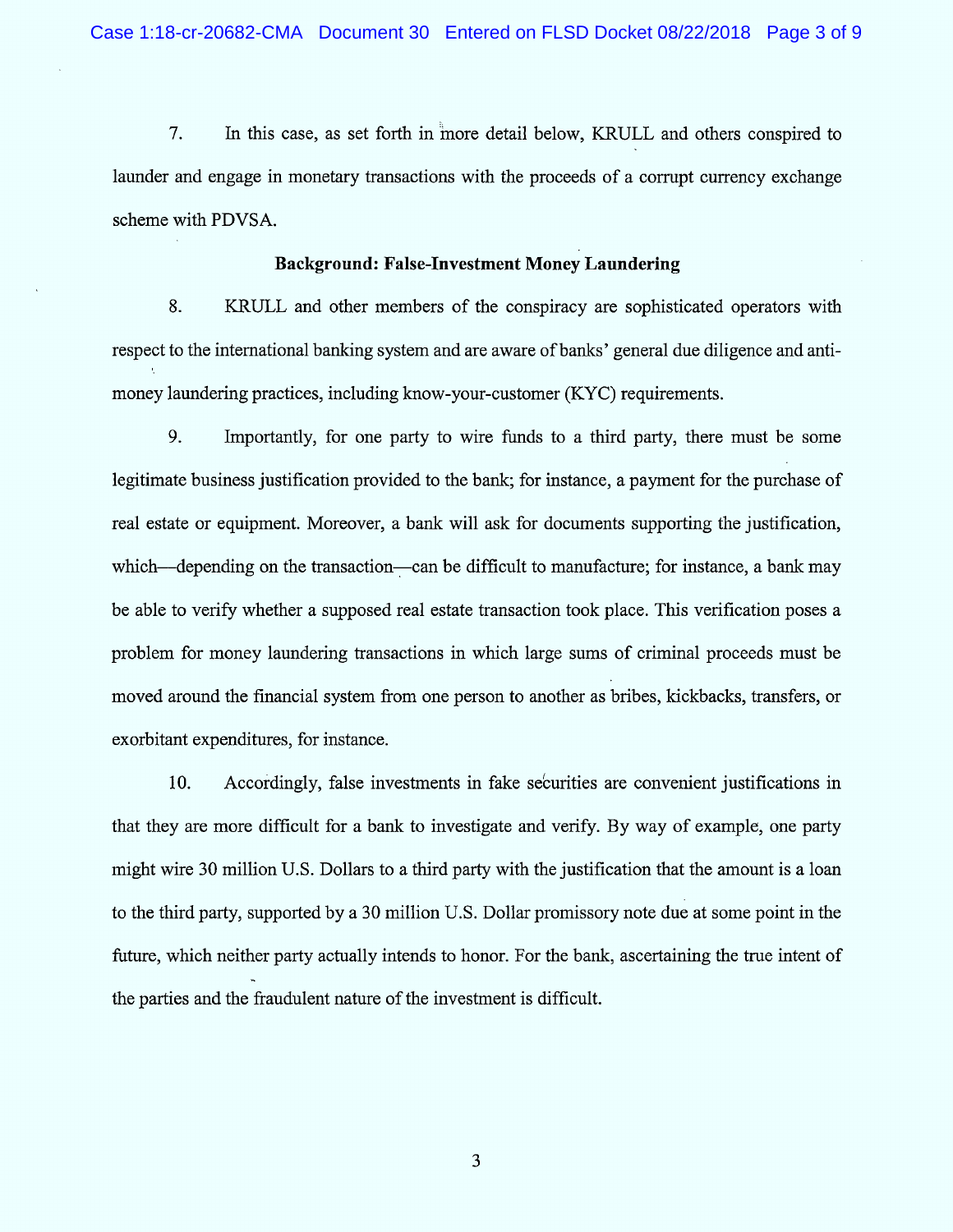11. Sophisticated false-investment money laundering schemes are used throughout this conspiracy, ranging from individual false securities (promissory notes and bonds) to entire falseinvestment funds, which can be subscribed to as needed to justify transactions.

12. Surrounding and supporting these false-investment laundering schemes are complicit money managers, brokerage firms, banks, and real estate investment firms in the United States and elsewhere, operating as a network of professional money launderers.

#### Corrupt PDVSA Exchange Scheme

13. The purposes of the money laundering conspiracy in this case was to launder  $$1.2$ billion U.S. Dollars' worth of funds embezzled from PDVSA by Venezuelan officials, including by "Venezuelan Official 1," who was a "foreign official" as that term is defined in the FCPA, and who authorized the embezzlement in exchange for kickbacks.

14. The embezzlement operated by way of a PDVSA foreign-currency exchange scheme benefitting Eaton Global. The exchange scheme was disguised as a "financing" arrangement using the following three documents in an artless attempt to hide the embezzlement:

a. First, a loan contract, dated December 17, 2014, between PDVSA and Rantor Capital C.A., a Venezuelan shell company, in which Rantor agreed to loan 7.2 billion Bolivars to PDVSA. The loan contract was executed by "Venezuelan Official 1" as Vice President of PDVSA;

b. Second, an assignment contract, dated December 23, 2014, between Rantor and Eaton Global, in which Rantor assigns its rights as PDVSA's creditor under the loan contract to Eaton Global and in which it is contemplated that PDVSA is given the right to cancel the debt within 180 days by paying 600 million U.S. Dollars; and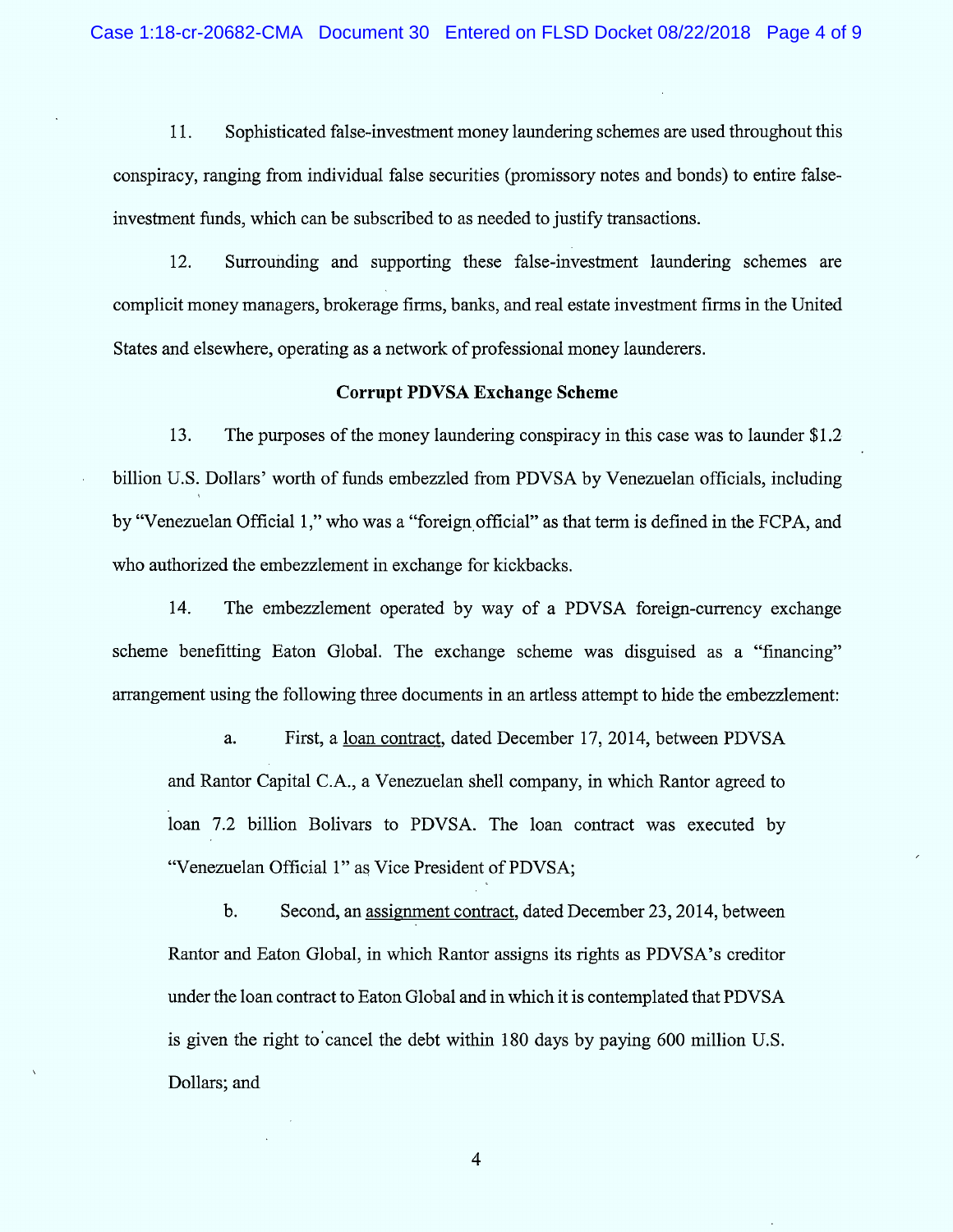C. which Eaton Global informs PDVSA (*i.e.*, Venezuelan Official 1) of the assignment and suggests that PDVSA repay the 7.2 billion Bolivar loan in the Euro equivalent of 600 million U.S. Dollars. Third, a notice of assignment letter, dated December 23, 2014, in

15. In short, Eaton Global, which was controlled by members of the conspiracy, received about 511 million Euros from PDVSA after loaning PDVSA about 7.2 billion Bolivars (worth around 35 million Euros) for no more than a few months.

16. Venezuelan Official 1, and others, facilitated this scheme in exchange for receiving kickbacks from the proceeds. This bribery of Venezuelan Official 1 violated not only Venezuelan law, but also the Foreign Corrupt Practices Act because one or more members of the conspiracy engaged in corrupt acts from within the territory of the United States. At all relevant times:

a. Embezzlem ent of public funds by a public official and bribery of a public official was an offense against the nation of V enezuela, under more than one provision of Venezuelan law.

b. The corrupt use of facilities of interstate commerce or any other act, while in the territory of the United States, to further a payment or promise of a payment to a foreign official for the purpose of influencing or inducing that official to act, was a felony violation of the Foreign Corrupt Practices Act.

17. Accordingly, the proceeds of the PDVSA foreign-exchange embezzlement scheme paid to Eaton Global are the proceeds of specified unlawful activity as defned in Title 18, United States Code, Section 1956(c)(7).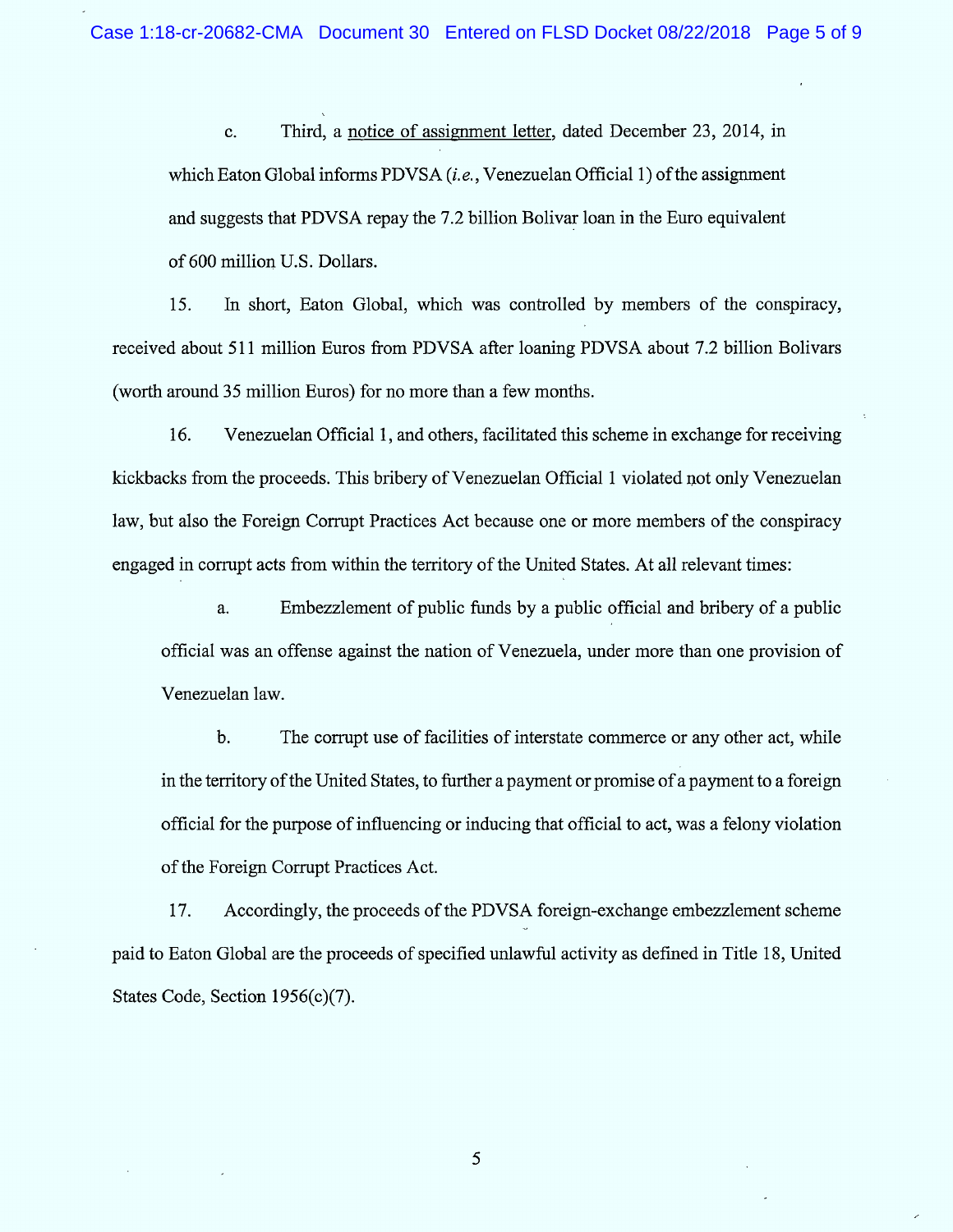18. The members of the conspiracy agreed to split the net proceeds of the PDVSA foreign-exchange embezzlement scheme as follows:

a. 227 million Euros went to the "Boli" (Francisco Convit Guruceaga and "Conspirator 2"); and

b. 227 million Euros went to "Conspirator 7"

19. From there, the members of the conspiracy agreed to further distribute the proceeds among some of the members of the conspiracy, for instance:

a. (CS), who was instructed to deliver the funds to Carmelo Urdaneta Aqui, Abraham Ortega, "Conspirators 1 and 3," and Venezuelan Official 1; and The "Boli" routed approximately 78 million Euros to a confidential source

b. "Conspirator 7" routed approximately 159 million Euros to three individuals known as "Los Chamos," the stepsons of "Venezuelan Official 2," who was a ç<foreign official'' as that term is defined in the FCPA.

20. In order to conceal the nature, source and control of the PDVSA funds, the members of the conspiracy included an array of straw owners, bankers, money managers whose role was to facilitate the laundering.

# KRULL's Role in the Conspiracy to Launder the PDVSA Funds

21. KRULL's role in this conspiracy was as a banker and money laundering facilitator for "Conspirator 7" and others.

22. Until approximately May of 2018, KRULL was employed at a Swiss bank where he was a Managing Director and Vice Chairman. KRULL's role was attracting private banking clients to the bank, primarily from Venezuela.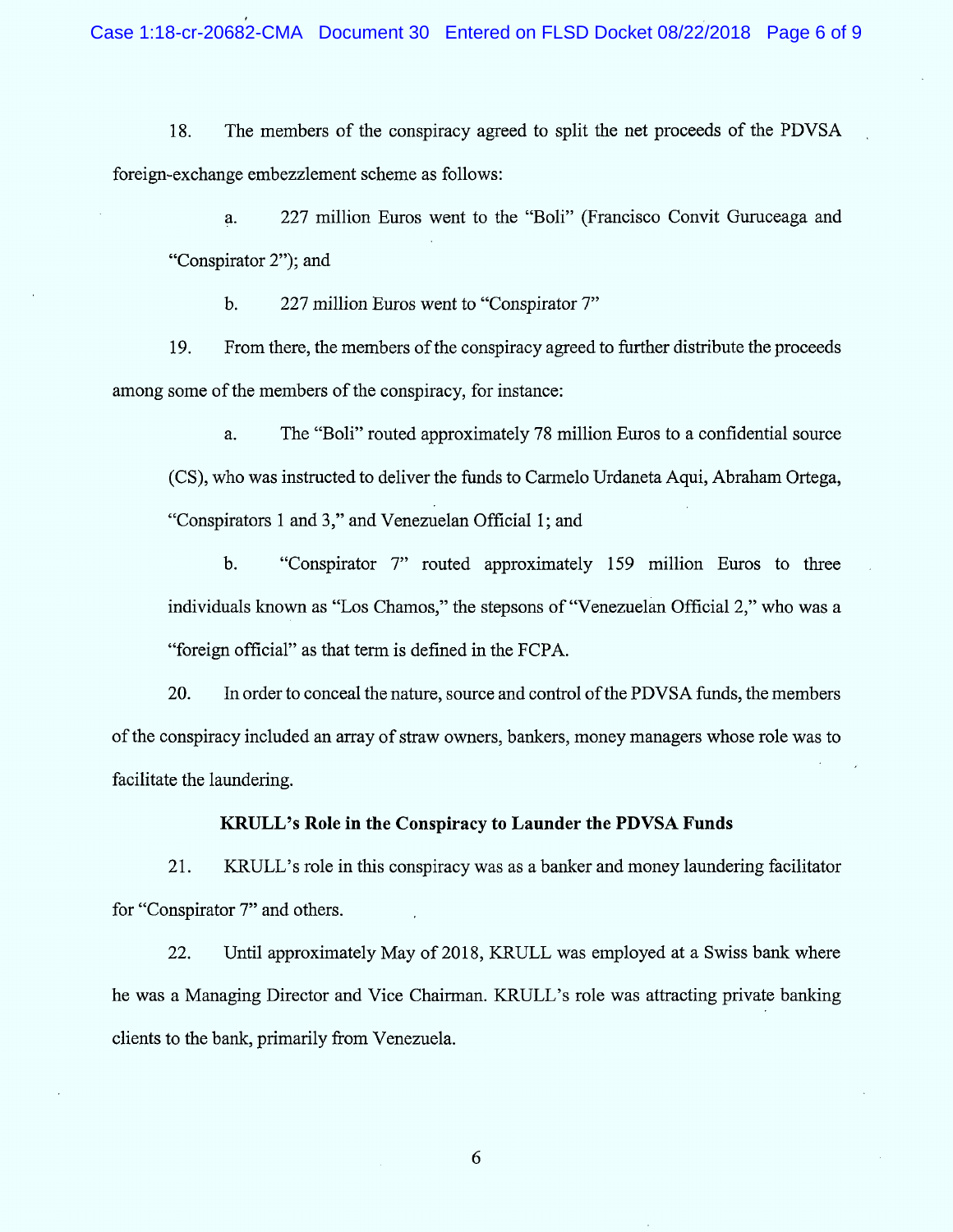23. In this role as a "door opener," KRULL counted as private banking clients: Francisco Convit Guruceaga, and Conspirators 2, 7 and 9, dating back several years.

24. In or around 2016, Conspirator 7 contacted KRULL about laundering the proceeds of the PDVSA foreign exchange embezzlement scheme.

25. Initially, Conspirator 7 informed KRULL about a tranche of money worth about 600 million U.S. Dollars generated from foreign exchange contracts. Conspirator 7 stated he needed a solution for moving and depositing the funds. KRULL asked Conspirator 7 for the source of the funds, and Conspirator 7 provided KRULL a copy of an addendum to the original PDVSA and Rantor loan contact, which doubled the initial credit line from 7.2 to 14 billion Bolivars. The amendment was dated May 25, 2015 and specifically incorporated the initial PDVSA loan contract.

26. Conspirator 7 later summoned KRULL to his office in Venezuela regarding a tranche of money worth about 200 million U.S. Dollars. Conspirator 7 stated that he needed an urgent solution for moving these funds, and that he wanted KRULL to meet the owner of the funds.

27. At Conspirator's 7 office, Conspirator 7 introduced KRULL to Mario Enrique Bonilla Vallera (formerly referred to as "Conspirator 8") and "Conspirator 10," both as the people who Conspirator 7 "represents."

28. Conspirator 7, in turn, asked KRULL if KRULL knew who "Mario" represents. When KRULL answered "no," Conspirator 7 explained that "Mario" represents "Los Chamos" (the stepsons of Venezuelan Official 2). Conspirator  $7$  explained to KRULL how "Los Chamos" help Conspirator 7 solve issues with Venezuelan Official 2, by intervening with their mother, the wife of Venezuelan Official 2.

 $\overline{7}$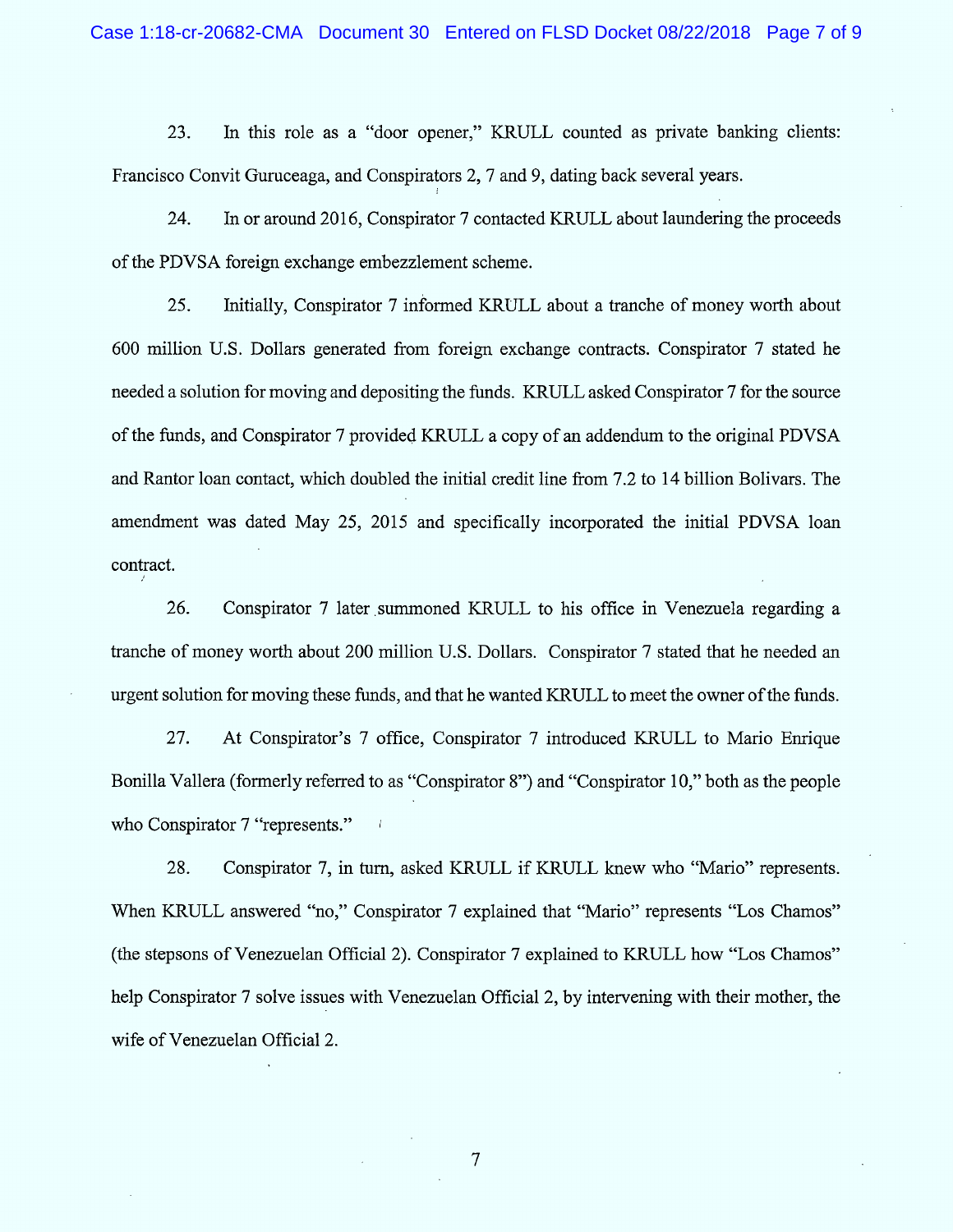29. Conspirator 7 then introduced KRULL to "Los Chamos" who were seated in the next room, with Conspirator 9 and "Conspirator 11," wearing hats and chains. It was explained to KRULL that Mario Enrique Bonilla Vallera and Conspirator 10 would be the straw account owners for "Los Chamos," for whatever solution KRULL provided.

30. Conspirator 7 explained to KRULL that he (Conspirator 7) was displeased with the previous efforts of Jose Vincente Amparan Croquer and the "Portuguese guy" (Hugo Gois) to manage the money. KRULL agreed to assist and join the conspiracy to launder the funds.

31. KRULL met with Mario Enrique Bonilla Vallera and Conspirator 10 on several occasions in an effort to assist them in receiving the PDVSA ftmds as straw owners for the "Chamos," including as part of a proposed plan to use a money laundering structure with Global Securities Advisors and Gustavo Hernandez Frieri in Miami, Florida which included deposits to be made to U.S. Financial Institution 1.

32. KRULL and Conspirator 7 had additional meetings, including one on Fisher Island in the Southern District of Florida, where Conspirator 7 was renovating a condominium. During that meeting, Conspirator 7 called Conspirator 1 1 to inquire as to the status of providing KRULL with the necessary documents to move the funds for the "Los Chamos."

33. KRULL was specifically aware that Conspirator 7 was previously involved in another corruption scheme involving a high-level Venezuelan official from Conspirator 7's own past statements to KRULL.